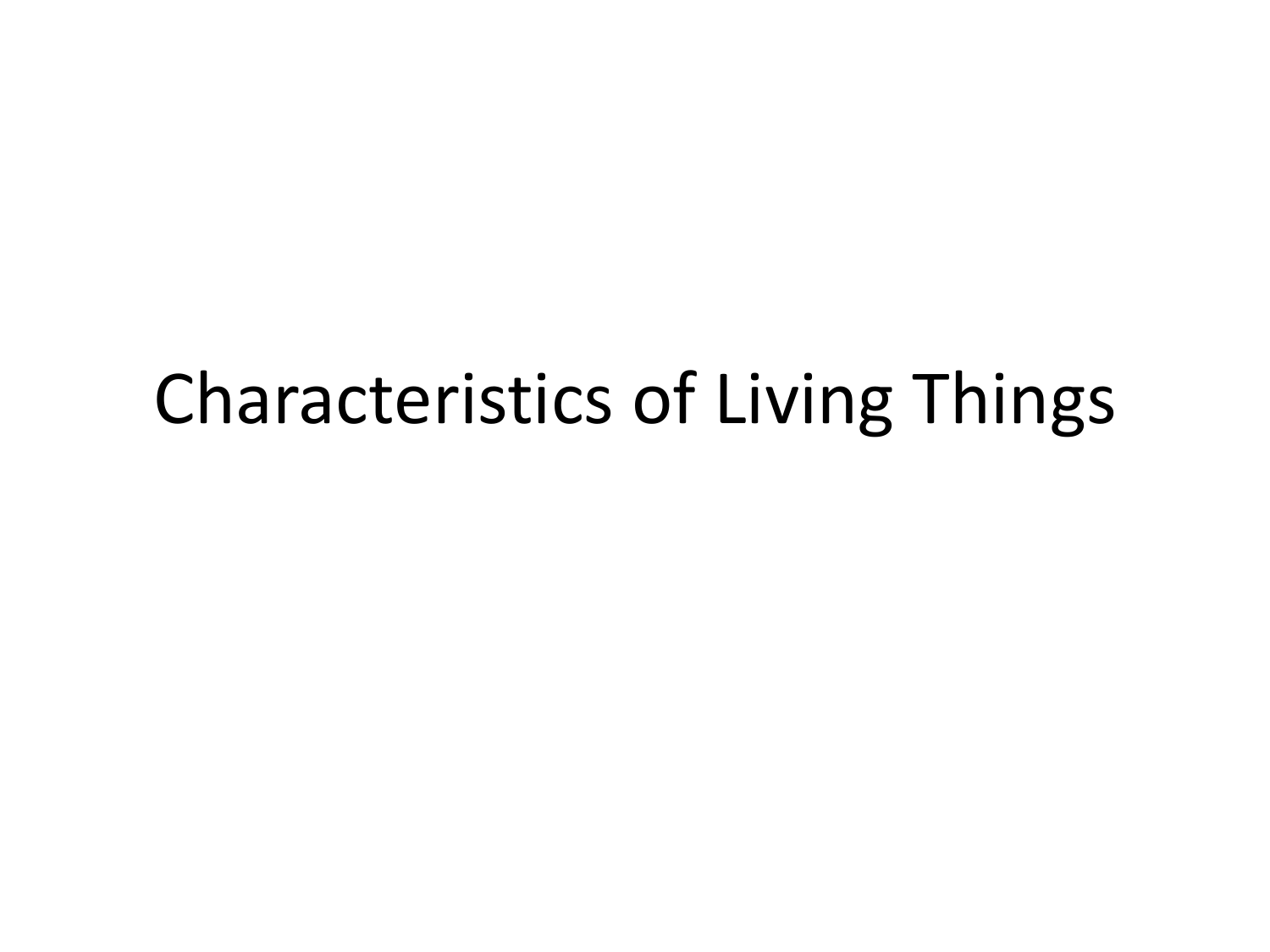# Definition

Stimulus Anything that causes a living thing to respond

# Examples If it is hot outside I will sweat, heat is the stimulus.

If I tell my dog to sit, my command is the stimulus.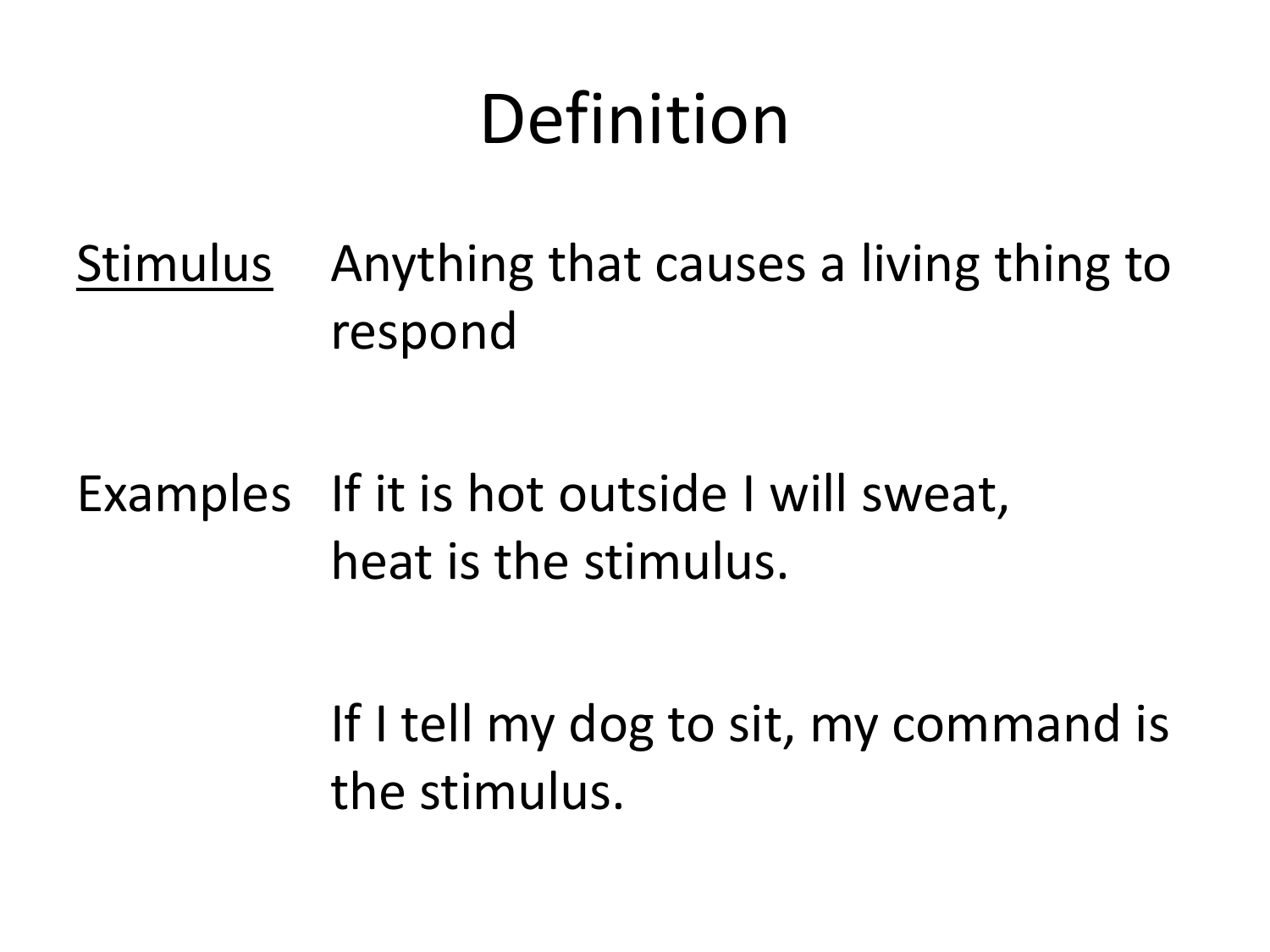Living things have ALL five of these characteristics:

- 1. They respond to their environment
- 2. They need energy
- 3. They grow
- 4. They reproduce
- 5. They get rid of waste

Some non-living things have a few of these characteristics, but only living things have all five.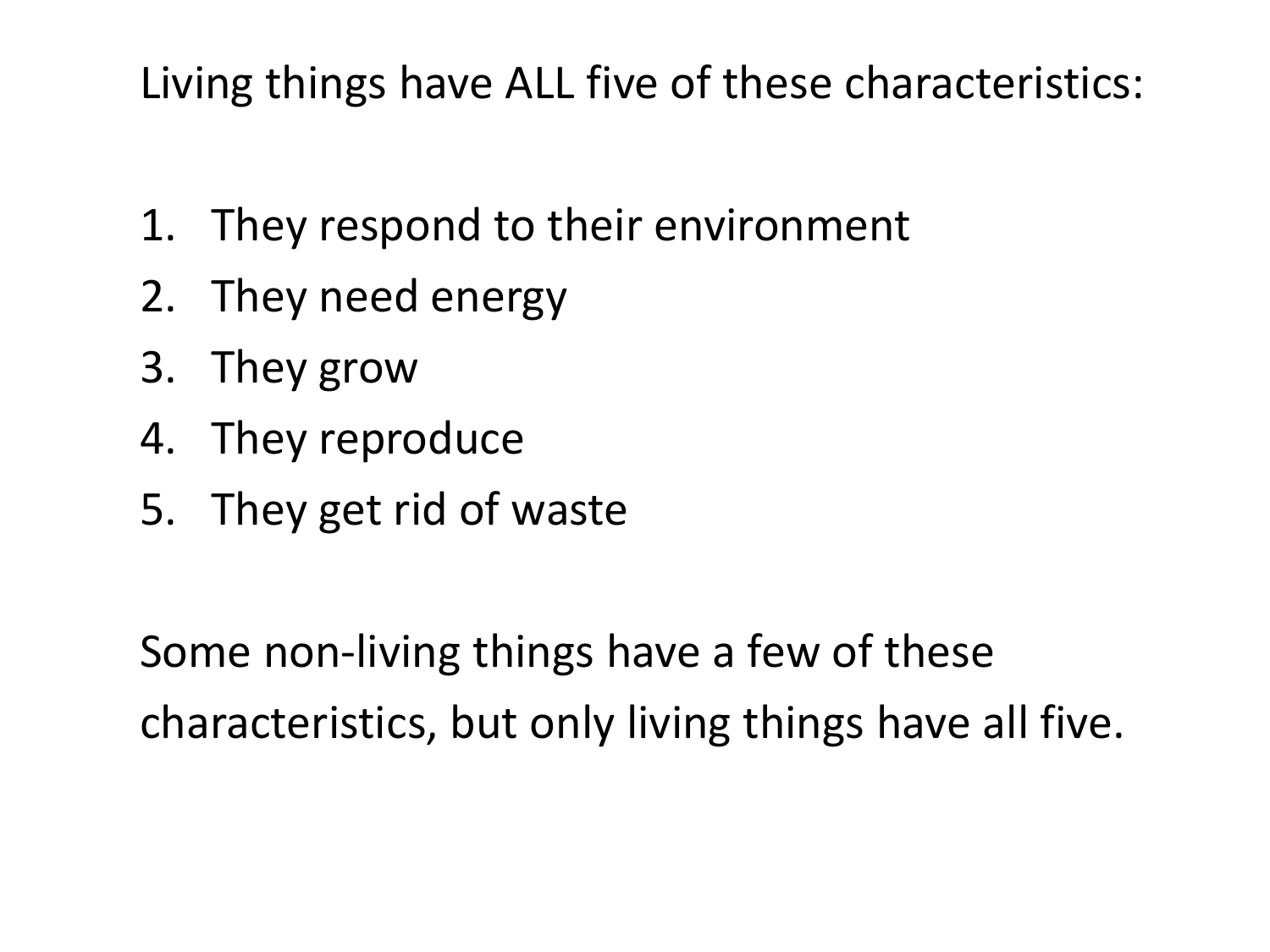- Read page 10
- "Characteristics of living things" assignment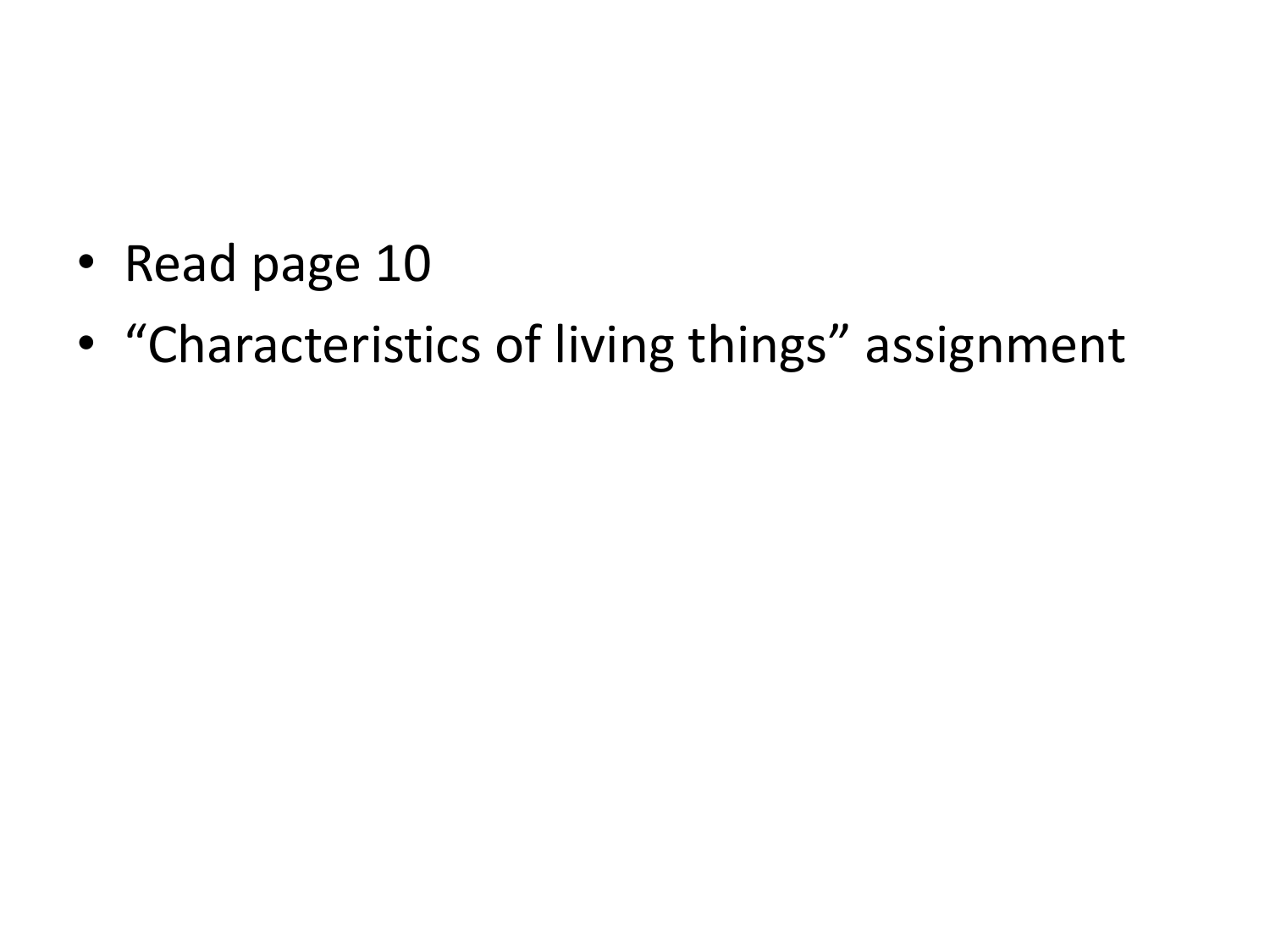# Maple Tree

### **Responds to environment**:

Drops leaves in winter

## **Needs energy:**

Sunlight

## **Grows:**

Up to 2 feet per year

### **Reproduces:**

Drops seed pods which catch in the wind.

## **Expels Waste:**

Oxygen

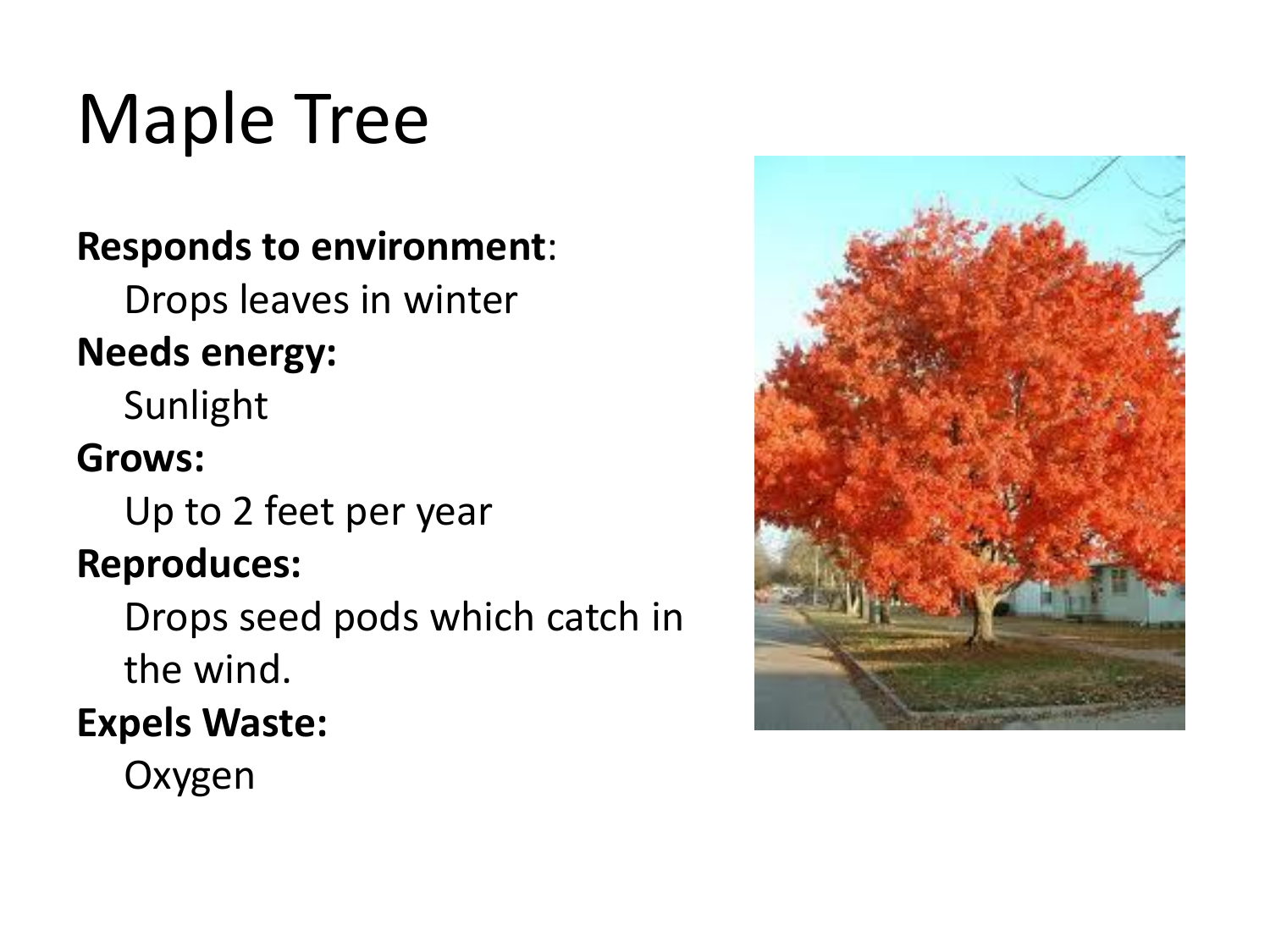# Escherichia coli

#### **Responds to environment**:

Swim towards food

### **Needs energy:**

Nutrients in your stomach **Grows:**

> Grows until it has enough material to split (as little as 20 min)

#### **Reproduces:**

Binary Fission (one cell splits into two)

#### **Expels Waste:**

Vitamin K

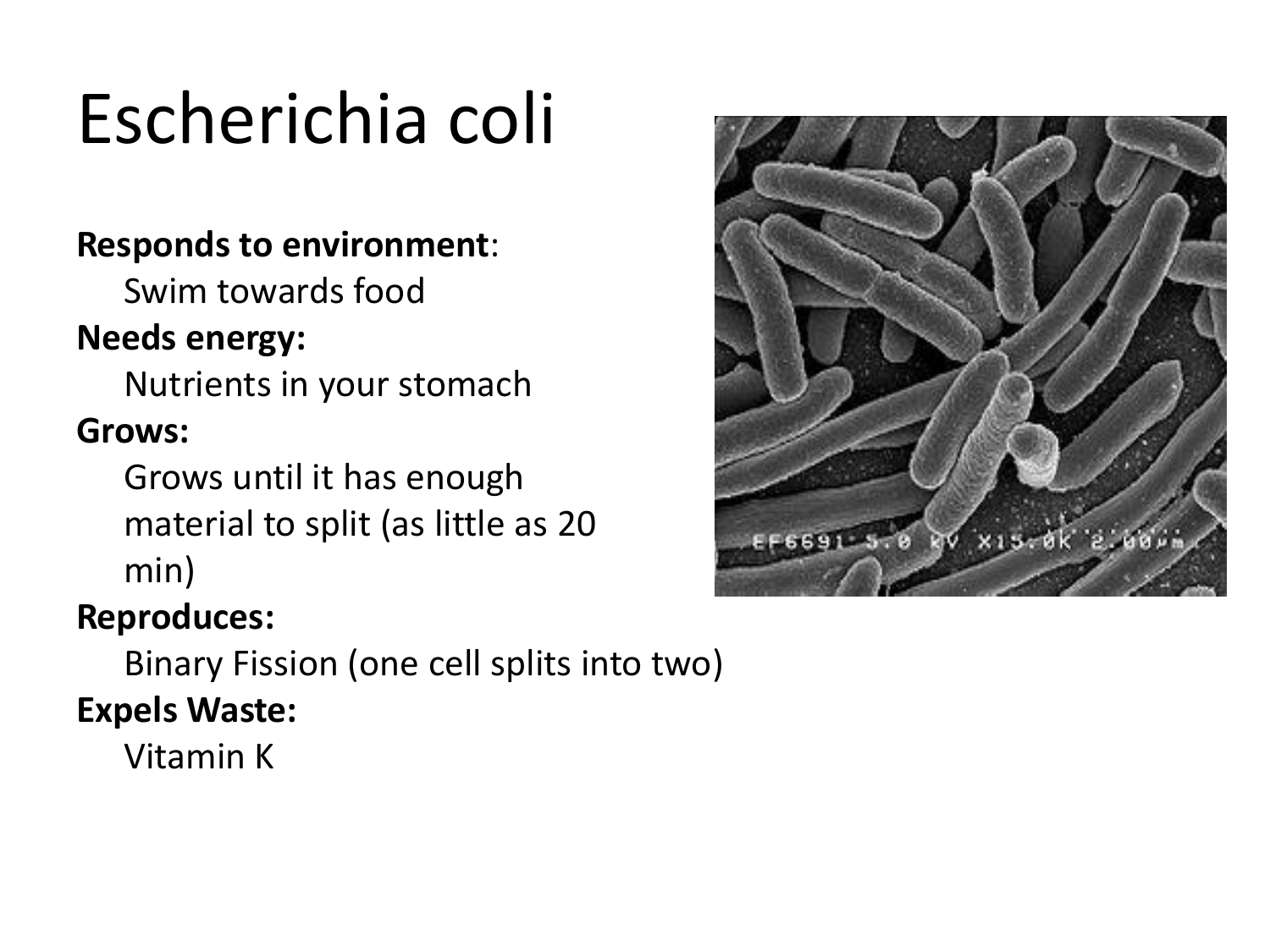# Morel Mushroom

# **Responds to environment**:

Grows much more after a forest fire.

# **Needs energy:**

Dead plants

# **Grows:**

Mostly underground

# **Reproduces:**

By spores

# **Expels Waste:**

Composted soil